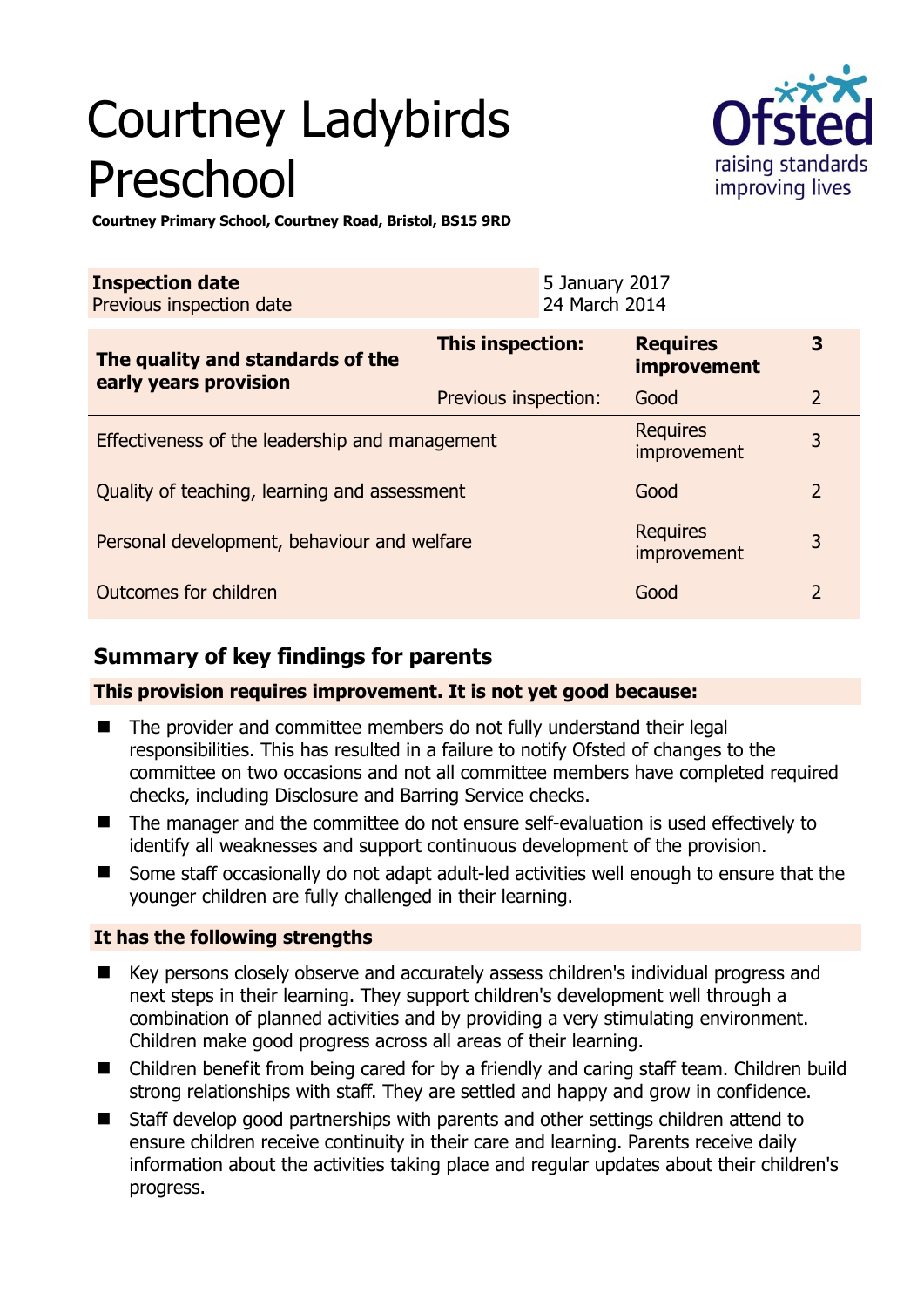## **What the setting needs to do to improve further**

#### **To meet the requirements of the early years foundation stage the provider must:**

|                                                                                                                                                            | <b>Due Date</b> |
|------------------------------------------------------------------------------------------------------------------------------------------------------------|-----------------|
| ensure that committee members have a good understanding of<br>their roles and responsibilities, including to check that all legal<br>requirements are met. | 25/01/2017      |

## **To further improve the quality of the early years provision the provider should:**

- develop procedures for self-evaluation so that targets for improvement are based on rigorous monitoring of all aspects of practice
- improve the support children receive during adult-led activities, so that they are all challenged successfully in their learning.

## **Inspection activities**

- $\blacksquare$  The inspector observed activities in both of the play rooms and the outside learning area, and conducted a joint observation with the manager.
- The inspector held a meeting with the manager and committee chairperson of the provision. She spoke to staff and children throughout the inspection when appropriate.
- The inspector looked at children's assessment and planning documentation, the setting's risk assessment and safety records.
- The inspector checked evidence of suitability and qualifications of staff working within the setting, evidence of self-evaluation processes and a range of other documentation.
- $\blacksquare$  The inspector took account of the views of parents spoken to on the day and by reading a number of comments on messages and letters given to the manager.

**Inspector**  Rachel Howell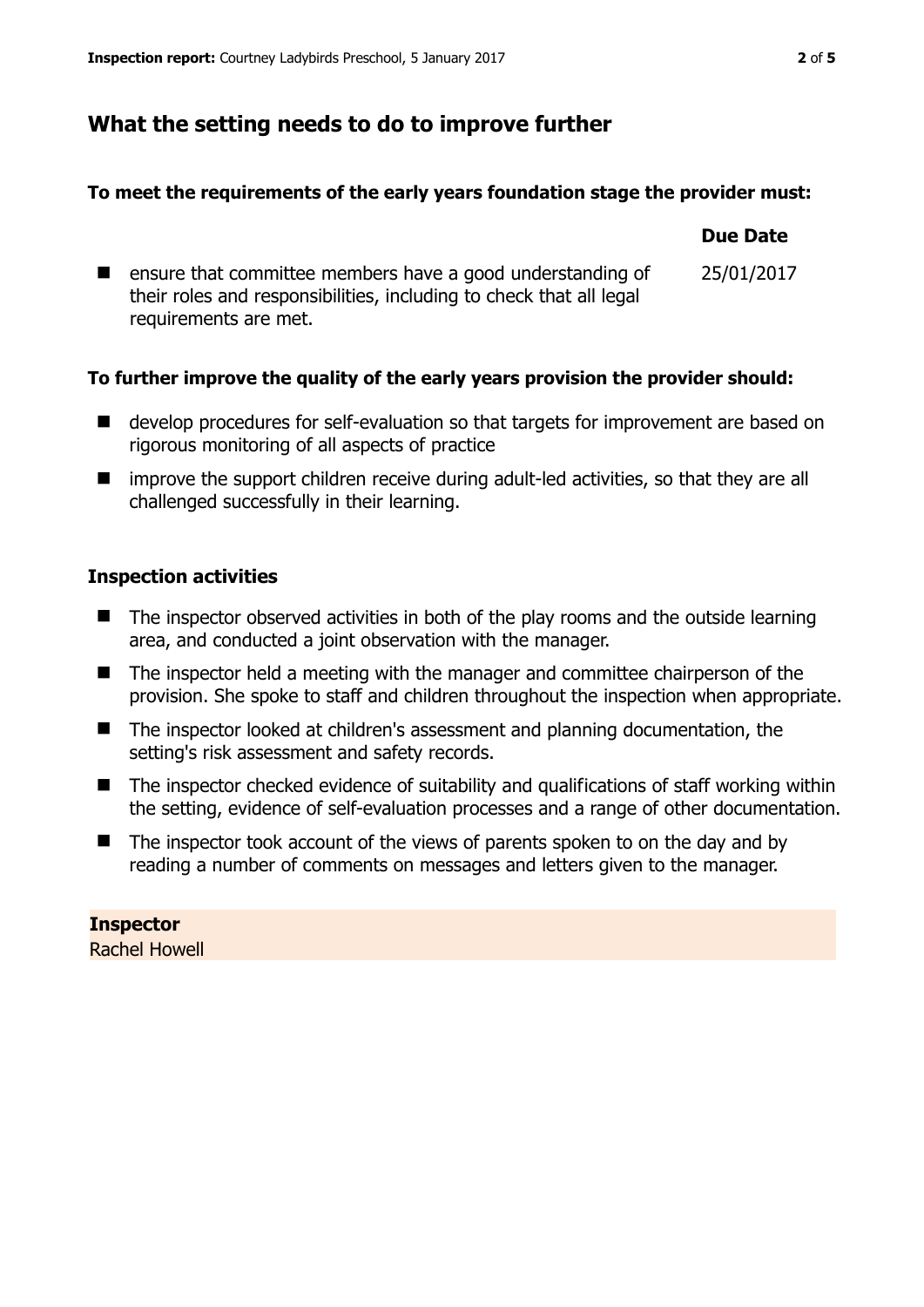## **Inspection findings**

.

## **Effectiveness of the leadership and management requires improvement**

Safeguarding is effective. Staff are vigilant about children's safety and they understand the procedures to follow if they are concerned about a child's welfare. However, the provider has failed to ensure all committee members have undergone the required suitability checks. The impact on children is minimised as prompt action to apply for checks was taken during the inspection and children are not left unsupervised with adults whose suitability has not been checked. The manager supervises staff closely and monitors the quality of teaching and children's progress. Training and targeted support are used to improve outcomes for children. For example, training has helped staff to give greater support to develop children's communication and language skills. However, the committee is not actively involved in self-evaluation, which has led to some weaknesses in leadership and management not being identified.

## **Quality of teaching, learning and assessment is good**

Children actively explore and experiment, following their interests and developing their skills. Overall, staff provide good support for children to extend their learning as they play. For example, staff play games, such as mathematical matching games alongside children, encouraging their counting skills and number recognition. Staff ask probing questions and use discussion to encourage children's deeper thinking and further examination during exploratory play. For example, children are encouraged to describe blocks of ice. Children listen, think carefully and describe the cold, hard ice. They talk about the changes they see as they mix soil with the ice, knowledgably saying that the ice is 'melting'.

#### **Personal development, behaviour and welfare require improvement**

Children settle quickly and develop a real sense of belonging. Additional arrangements, such as home visits and gathering in-depth information from parents, help staff to know children really well. However, children's welfare is not fully assured because of a weakness in leadership and management. Children's health is promoted effectively. For example, good use is made of the all-weather playground to extend children's exploration and learning. They learn to wait their turn to roll cars down troughs and count them. Children learn about safety and expected behaviour, and eagerly help tidy away toys.

## **Outcomes for children are good**

All children make good progress, including those in receipt of additional funding. Children, including those who are learning English as an additional language, develop their communication skills well. They are becoming increasingly independent and their selfawareness and sense of responsibility is developing well. Children enjoy sociable meal times and the company of others. They learn to cooperate as they play, developing useful social skills. They show they can attend to tasks and concentrate on things that interest them. They are acquiring good skills in readiness for their move on to school.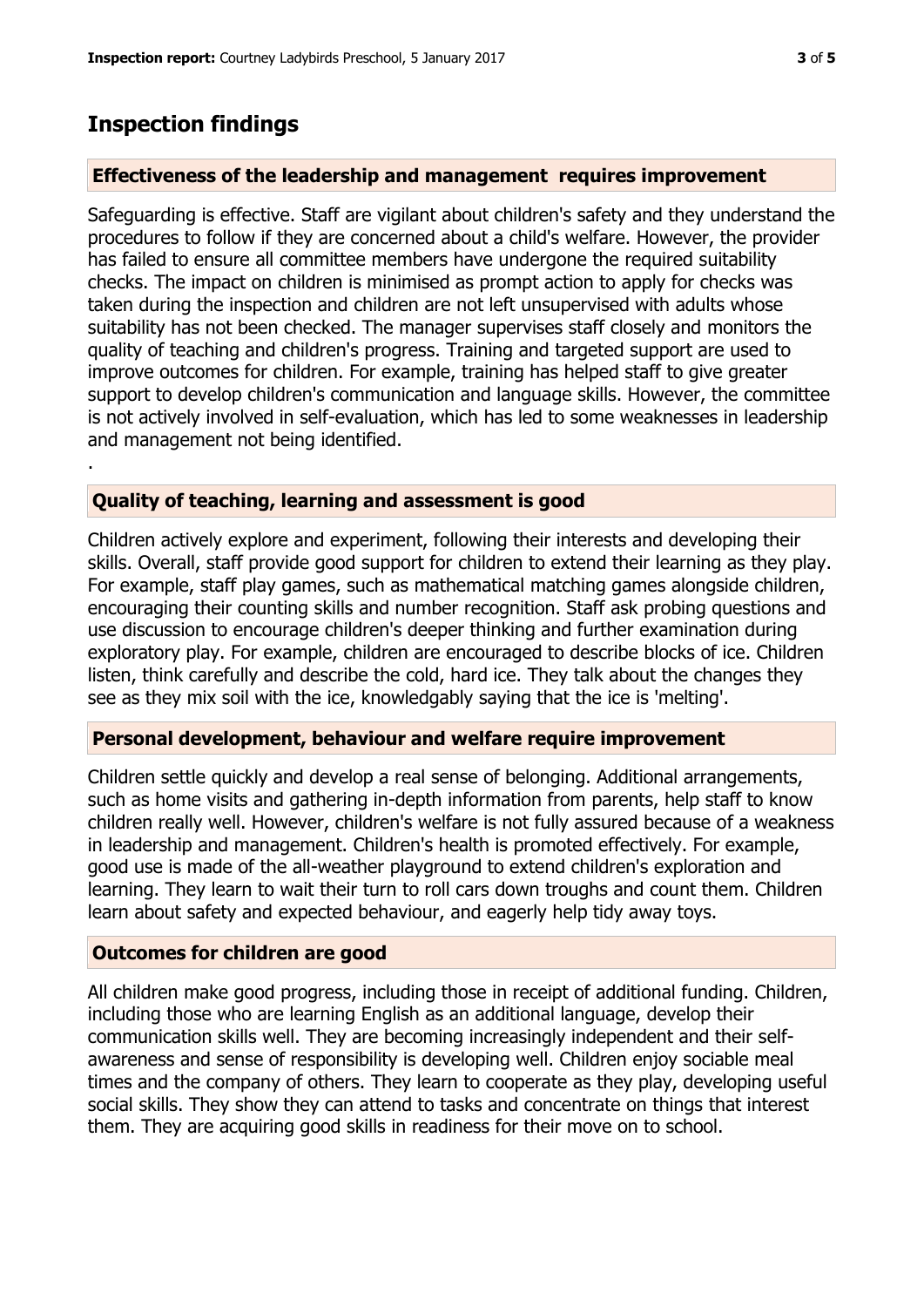# **Setting details**

| Unique reference number                             | EY276881                                           |
|-----------------------------------------------------|----------------------------------------------------|
| <b>Local authority</b>                              | South Gloucestershire                              |
| <b>Inspection number</b>                            | 1068689                                            |
| <b>Type of provision</b>                            | Full-time provision                                |
| Day care type                                       | Childcare - Non-Domestic                           |
| <b>Registers</b>                                    | Early Years Register, Voluntary Childcare Register |
| <b>Age range of children</b>                        | $2 - 4$                                            |
| <b>Total number of places</b>                       | 28                                                 |
| Number of children on roll                          | 60                                                 |
| Name of registered person                           | Courtney Ladybirds Preschool Committee             |
| <b>Registered person unique</b><br>reference number | RP910423                                           |
| Date of previous inspection                         | 24 March 2014                                      |
| <b>Telephone number</b>                             | 01179353022                                        |

Courtney Ladybirds Preschool registered in 2004. The pre-school employs eight members of staff. All staff hold appropriate early years qualifications ranging from level 3 to level 5. The pre-school opens Monday to Friday during school term time only, from 9am until 3pm. It provides funded early education for children aged two, three and four years.

This inspection was carried out by Ofsted under sections 49 and 50 of the Childcare Act 2006 on the quality and standards of provision that is registered on the Early Years Register. The registered person must ensure that this provision complies with the statutory framework for children's learning, development and care, known as the early years foundation stage.

Any complaints about the inspection or the report should be made following the procedures set out in the guidance 'Complaints procedure: raising concerns and making complaints about Ofsted', which is available from Ofsted's website: www.gov.uk/government/organisations/ofsted. If you would like Ofsted to send you a copy of the guidance, please telephone 0300 123 4234, or email enquiries@ofsted.gov.uk.